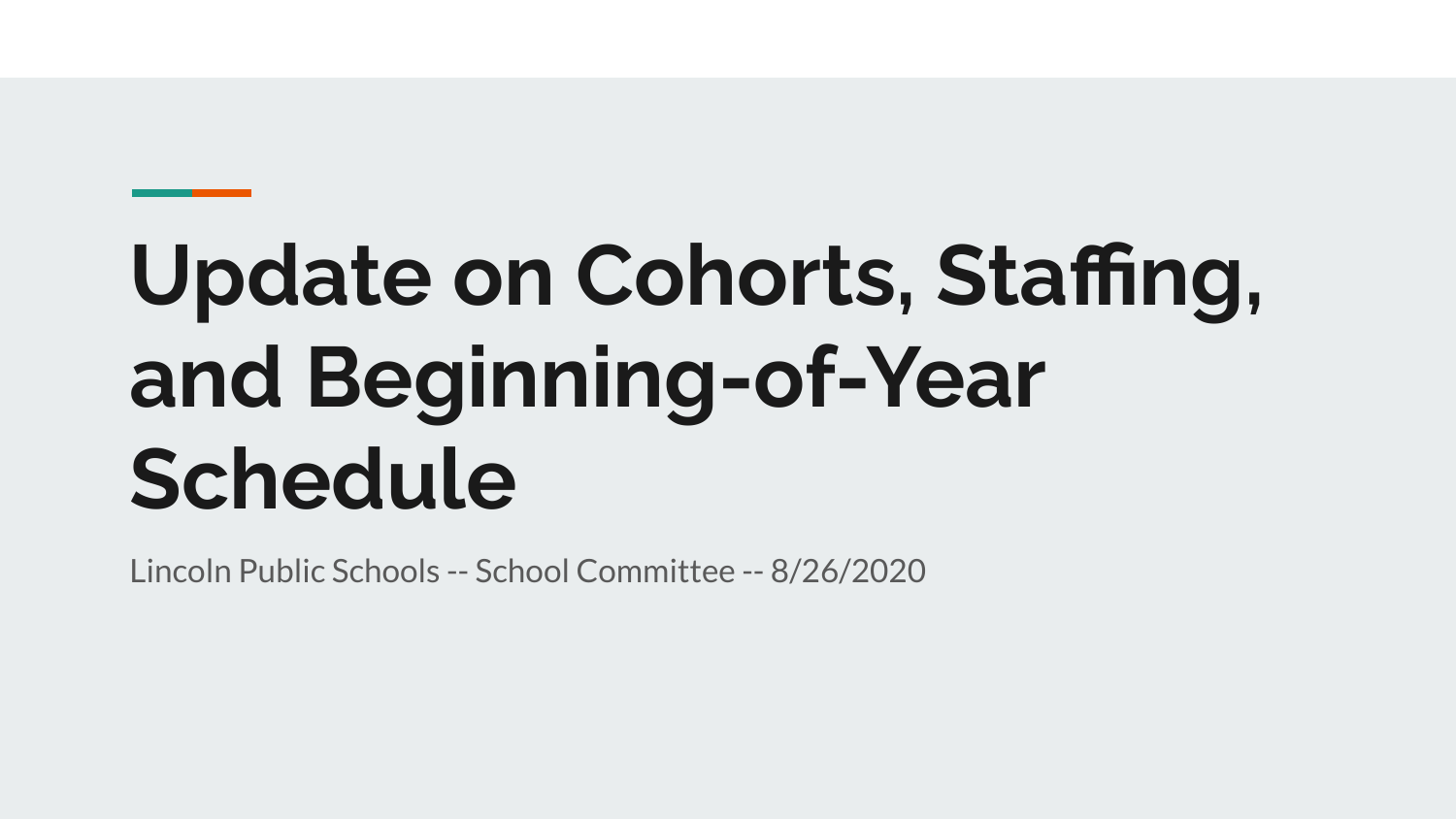### **98 cohorts** Average cohort size = 10.79 Median cohort size = 11 Mode cohort size = 10

### **Cohorts**

| School      | Number of in-school cohorts | Number of remote cohorts                                   | Range of cohort size |  |
|-------------|-----------------------------|------------------------------------------------------------|----------------------|--|
| <b>HPS</b>  | 17                          | $\overline{4}$                                             | $10 - 15$            |  |
| Lincoln K-4 | 22                          | 6                                                          | $8 - 15$             |  |
| <b>HMS</b>  | 15                          | $6*$                                                       | $9 - 15$             |  |
| Lincoln 5-8 | 16                          | $5^*$                                                      | $9 - 13$             |  |
| Preschool   | $5(4-hour)$<br>4 (2.5-hour) | 1 cross-campus                                             | $6 - 10$             |  |
|             |                             | *(3 of which are cross-campus between Lincoln and Hanscom) |                      |  |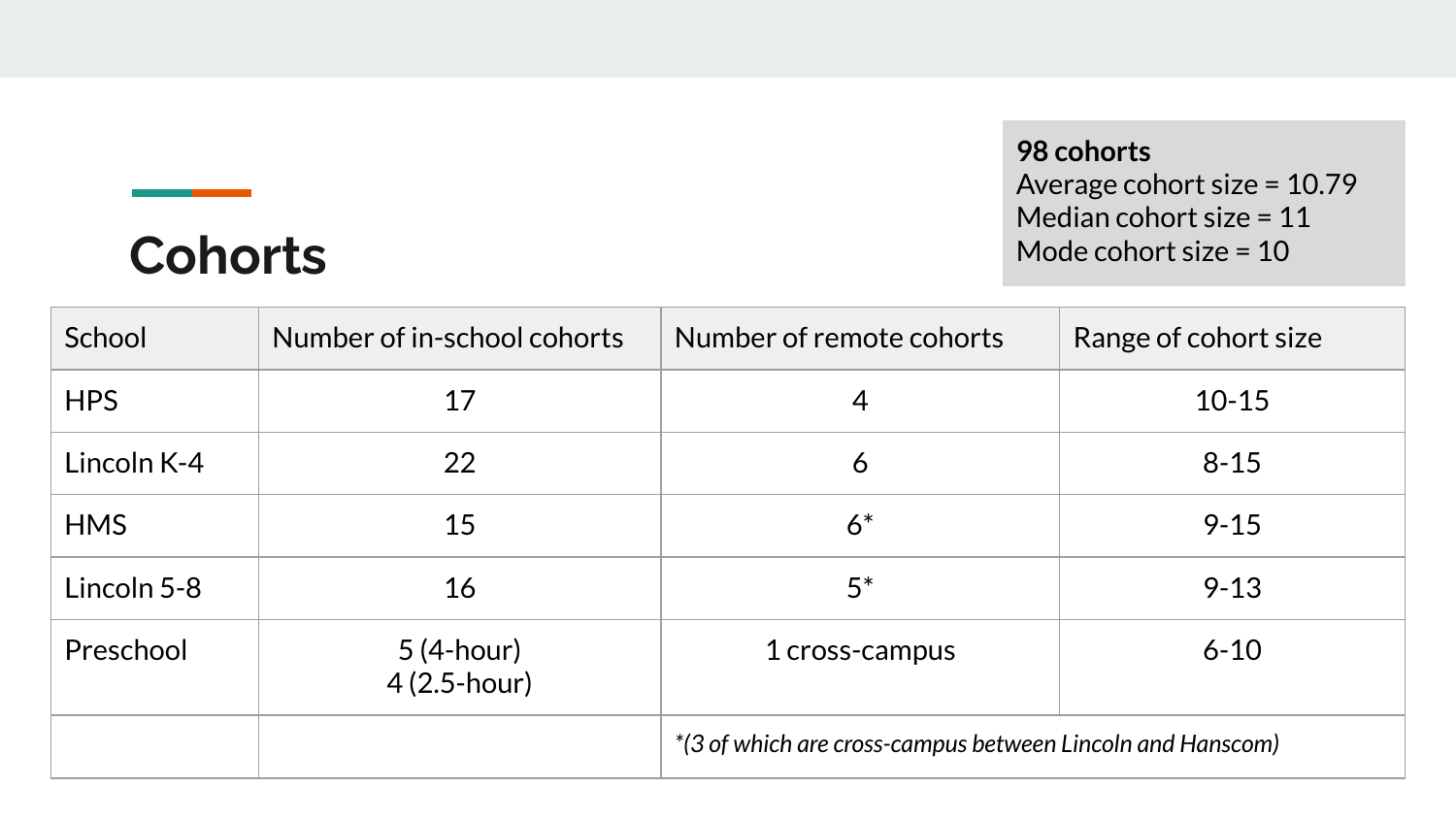- **● 98 Primary Learning Coaches**
- **● 25 Secondary/Supporting Learning Coaches**

**● Additional faculty and staff for student services and student, family, and faculty support**

| Planning is<br>shared<br>amongst<br>cross-<br>campus<br>grade-level<br>teams:<br>instruction is<br>primarily<br>done by<br>Learning<br>Coach, with<br>significantly<br>shared<br>resources | $K-2$                                                                                                                                                                                                                             |                                                                                                   | $3 - 5$                                                                                                                                                                                                                    |                                                                                                                                                 | $6 - 8$                                                                                                                                                                                                                                                                      |                                                                                            | Planning is<br>done by                                                                                                                                                                               |
|--------------------------------------------------------------------------------------------------------------------------------------------------------------------------------------------|-----------------------------------------------------------------------------------------------------------------------------------------------------------------------------------------------------------------------------------|---------------------------------------------------------------------------------------------------|----------------------------------------------------------------------------------------------------------------------------------------------------------------------------------------------------------------------------|-------------------------------------------------------------------------------------------------------------------------------------------------|------------------------------------------------------------------------------------------------------------------------------------------------------------------------------------------------------------------------------------------------------------------------------|--------------------------------------------------------------------------------------------|------------------------------------------------------------------------------------------------------------------------------------------------------------------------------------------------------|
|                                                                                                                                                                                            | Primary Learning<br>Coach                                                                                                                                                                                                         | Secondary/<br>Supporting<br>Learning Coach                                                        | Primary Learning<br>Coach                                                                                                                                                                                                  | Secondary/<br>Supporting<br>Learning Coach                                                                                                      | Primary Learning<br>Coach                                                                                                                                                                                                                                                    | Secondary/<br>Supporting<br>Learning Coach                                                 | content-area<br>teachers:<br><i>instruction is</i><br>done by<br>combination                                                                                                                         |
|                                                                                                                                                                                            | Morning<br>$\bullet$<br><b>Connections</b><br>Literacy<br>$\bullet$<br>Math<br>$\bullet$<br>Social<br>$\bullet$<br><b>Studies</b><br>Science<br>$\bullet$<br><b>AM Recess</b><br>$\bullet$<br>Afternoon<br>$\bullet$<br>Check-Out | Special or<br>$\bullet$<br>Social<br><b>Studies</b><br>Lunch and<br>$\bullet$<br><b>PM Recess</b> | <b>Morning</b><br>$\bullet$<br>Connections<br>Literacy<br>$\bullet$<br>Math<br>$\bullet$<br>Social<br>$\bullet$<br><b>Studies</b><br>Science<br>$\bullet$<br>AM Recess<br>$\bullet$<br>Afternoon<br>$\bullet$<br>Check-Out | Special or<br>$\bullet$<br>Social<br><b>Studies</b><br>Lunch and<br>$\bullet$<br><b>PM Recess</b><br>FLES at home asynchronously<br>3x per week | <b>Morning</b><br>$\bullet$<br><b>Connections</b><br><b>ELA</b><br>$\bullet$<br>Math<br>$\bullet$<br>Social<br>$\bullet$<br><b>Studies</b><br>Science<br>$\bullet$<br>World<br>$\bullet$<br>Language<br>AM Mask<br>$\bullet$<br>Break<br>Afternoon<br>$\bullet$<br>Check-Out | Special or<br>$\bullet$<br>World<br>Language<br>Lunch and<br>$\bullet$<br><b>PM Recess</b> | <sub>of</sub><br>asynchronous<br><b>or</b><br>synchronous<br>content-<br>delivery by<br>content-area<br>teacher with<br>facilitation by<br>Learning<br>Coaches<br><b>Office Hours</b><br>1x per week |

**Staffing**